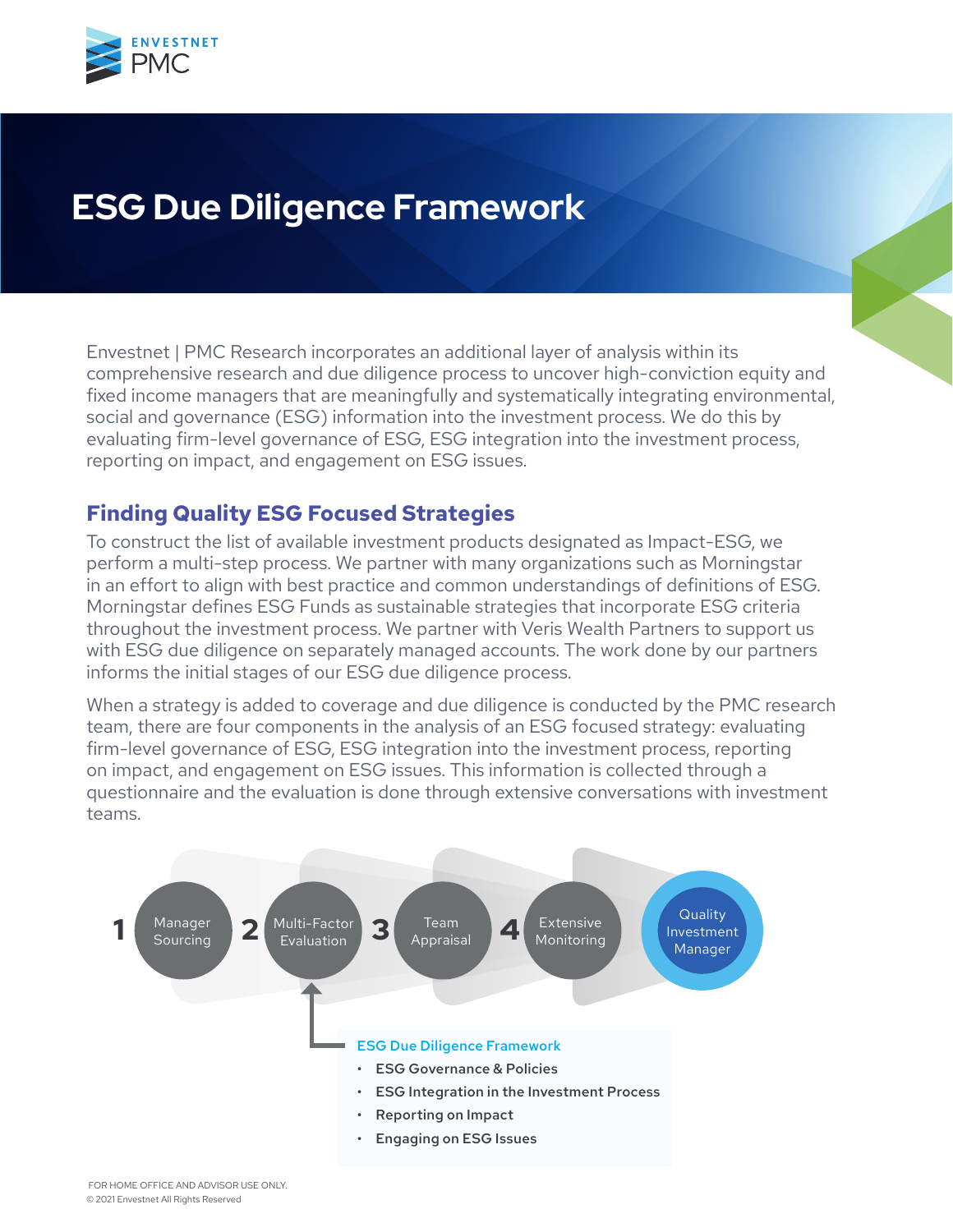## **More on the Four Components of our ESG Due Diligence Framework**



### **ESG Governance & Policies**

- Is there a dedicated ESG oversight function at the firm?
- How is progress on ESG initiatives monitored over time, and how is success measured?
- What is the firm's overarching philosophy on sustainable investing?
- What is the firm's history with sustainable investing? How has the approach evolved over time?
- Does the organization have firm-wide policy on ESG? If yes, how often is it reviewed?



#### **ESG Integration in the Investment Process**

- In what parts of the investment process (security selection, portfolio construction, risk management, asset allocation) have ESG insights been integrated?
- How does the team evaluate the materiality of ESG issues at the industry and company level?
- What weighting do ESG factors have in the investment decision making process? How often are ESG factors reviewed for relevance? What ESG research and data is being accessed and leveraged?
- Does the strategy employ exclusionary screens? If yes, what is the rationale for selecting these screens? What are the thresholds for a company to be flagged for involvement?



### **Reporting on Impact**

- Does the manager report on the environmental and social outcomes of the portfolio on a regular basis?
- Are the impact metrics used in reporting relevant to the strategy?



### **Engaging on ESG Issues**

- What is the framework for engagement on ESG specific issues? How are ESG issues identified as engagement topics?
- How are ESG engagements prioritized, monitored and tracked over time? How does the process influence investment decisions?
- Does the team advocate for better disclosure of ESG information and transparency?
- Who oversees ESG engagement activities at the firm? Are ESG engagement activities outsourced?